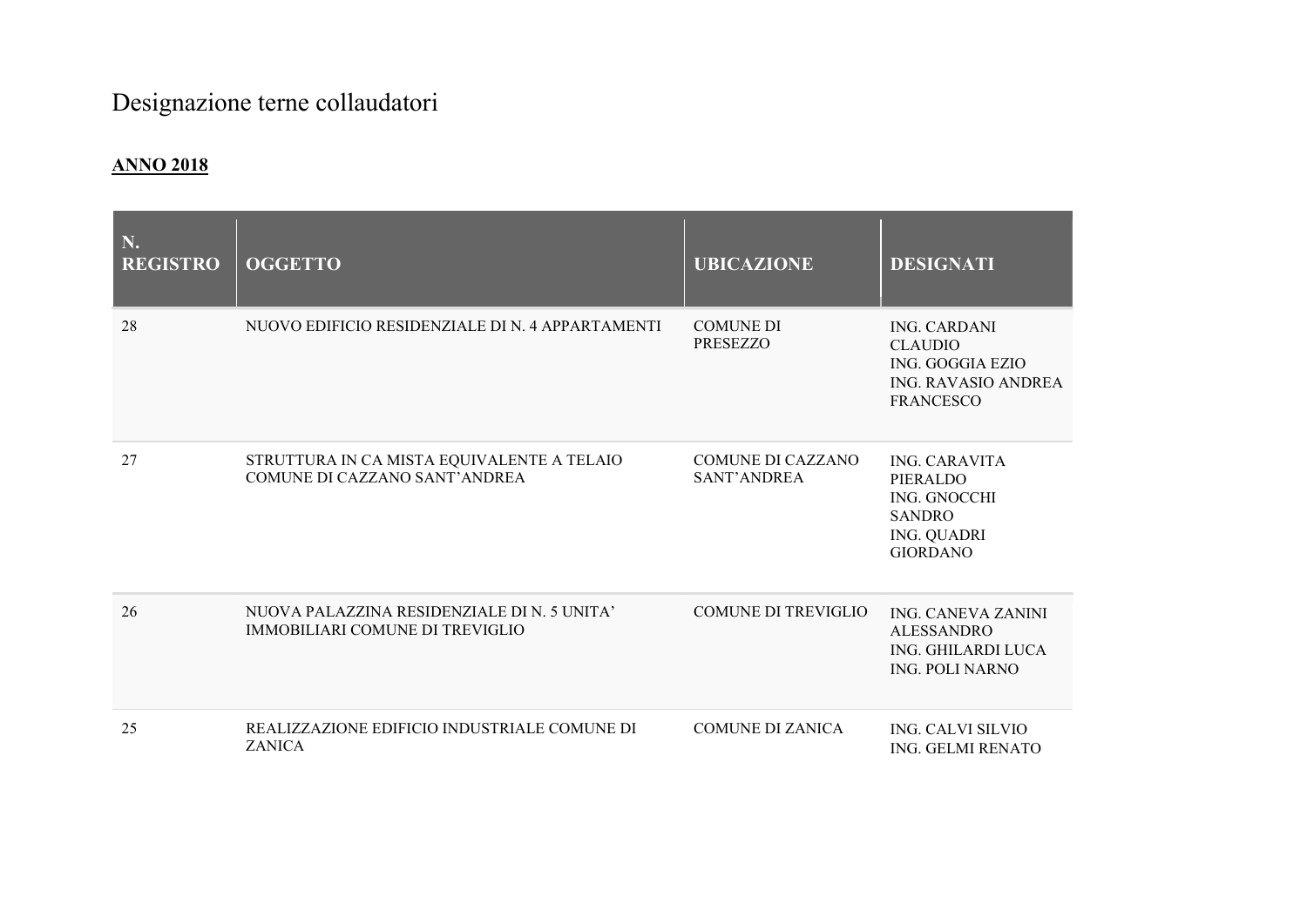| N.<br><b>REGISTRO</b> | <b>OGGETTO</b>                                                                               | <b>UBICAZIONE</b>                       | <b>DESIGNATI</b>                                                                                                 |
|-----------------------|----------------------------------------------------------------------------------------------|-----------------------------------------|------------------------------------------------------------------------------------------------------------------|
|                       |                                                                                              |                                         | <b>ING PISONI</b><br><b>ALESSANDRO</b>                                                                           |
| 24                    | REALIZZAZIONE DI UN BALCONE SU PARTE DEL<br><b>FABBRICATO RESIDENZIALE COMUNE DI SERIATE</b> | <b>COMUNE DI SERIATE</b>                | ING. CALISSI GIUSEPPE<br><b>ING. GASPARI</b><br><b>CLAUDIO GIOVANNI</b><br><b>ING. PIROTTA</b><br><b>ADRIANO</b> |
| 23                    | NUOVO EDIFICIO PREFABBRICATO COMUNE DI BARBATA                                               | <b>COMUNE DI BARBATA</b>                | <b>ING. CALDERONI</b><br><b>GIANFRANCO</b><br><b>ING. GARDONI</b><br><b>ABELINO</b><br><b>ING. PINI DAVIDE</b>   |
| 22                    | EDIFICIO BIFAMILIARE COMUNE DI BOLGARE                                                       | <b>COMUNE DI BOLGARE</b>                | ING. BOSI GIOVANNI<br><b>ING. FUSINI LUCA</b><br>ING. PICCINELLI EZIO                                            |
| 21                    | NUOVA VILLETTA UNIFAMILIARE COMUNE DI CENATE<br><b>SOPRA</b>                                 | <b>COMUNE DI CENATE</b><br><b>SOPRA</b> | <b>ING. BOLOGNINI</b><br><b>VALERIO</b><br>ING. FRIGOLI EUGENIO<br><b>ING. PIAZZINI ALBANI</b><br>PAOLO ANTONIO  |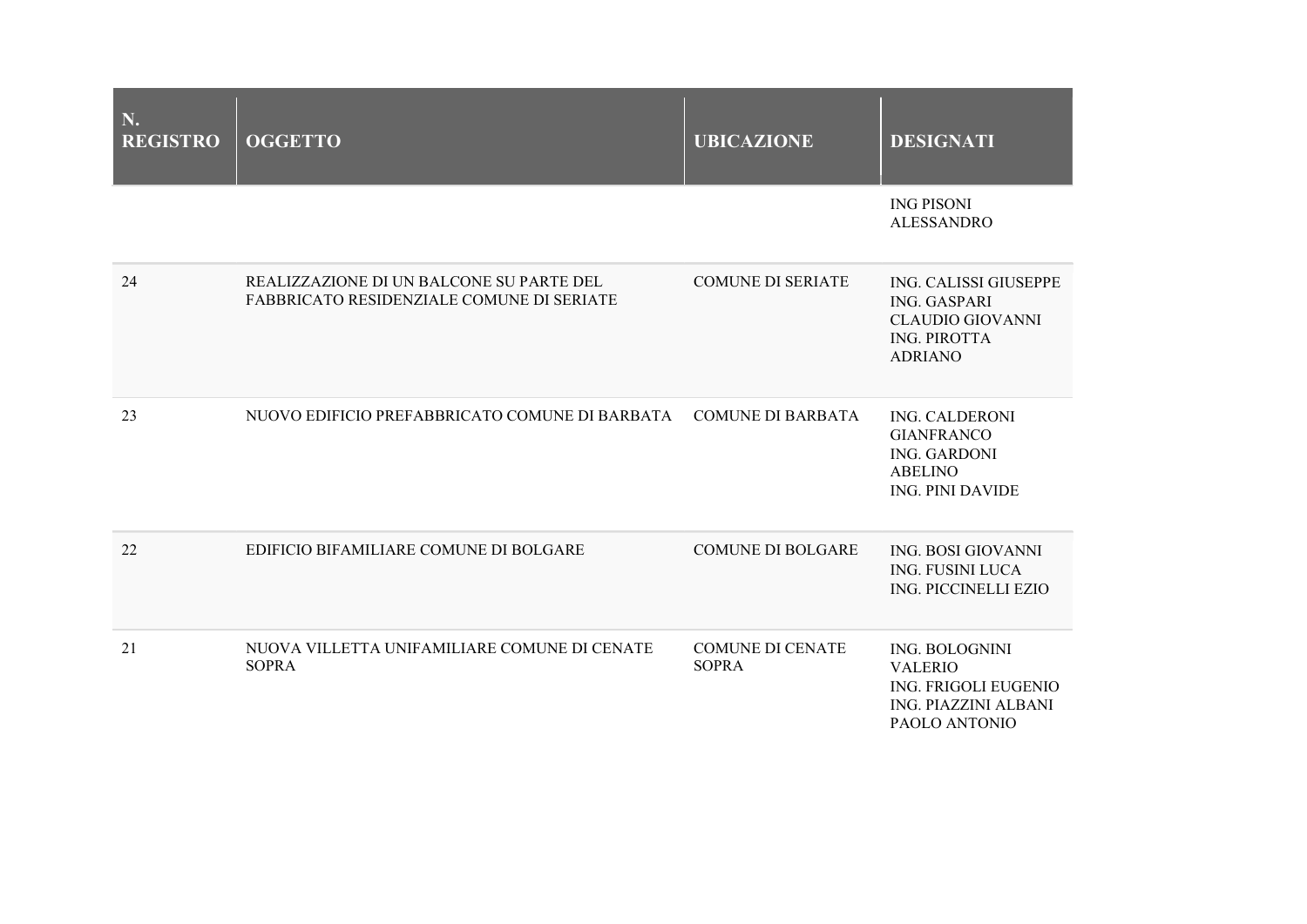| N.<br><b>REGISTRO</b> | <b>OGGETTO</b>                                                                  | <b>UBICAZIONE</b>                     | <b>DESIGNATI</b>                                                                                                       |
|-----------------------|---------------------------------------------------------------------------------|---------------------------------------|------------------------------------------------------------------------------------------------------------------------|
| 20                    | NUOVA PALAZZINA RESIDENZIALE DI N. 5 UNITA'<br>IMMOBILIARI COMUNE DI GRASSOBBIO | <b>COMUNE DI</b><br><b>GRASSOBBIO</b> | <b>ING. BERGAMINI</b><br><b>MARIA GRAZIA</b><br><b>ING. FRIGERIO GIAN</b><br><b>PAOLO</b><br><b>ING. PEZZOLI LUIGI</b> |
| 19                    | EDIFICIO RESIDENZIALE COMUNE DI STEZZANO                                        | <b>COMUNE DI STEZZANO</b>             | <b>ING. BEGNI ANGELO</b><br><b>ING. FRATELLI</b><br><b>GIUSEPPE</b><br><b>ING. PESENTI FRANCO</b>                      |
| 18                    | MURO DI SOSTEGNO IN C.A. RIVESTITO IN PIETRA<br>COMUNE DI LOCATELLO             | <b>COMUNE DI</b><br><b>LOCATELLO</b>  | <b>ING. BASCHENIS</b><br><b>ALBERTO</b><br>ING. FRANZONI CARLO<br><b>PRIMO</b><br>ING. PERETTI CARLO                   |
| 17                    | UOVO CAPANNONE ADIBITO A DEPOSITO COMUNE DI<br>ALME'                            | <b>COMUNE DI ALME'</b>                | ING. ANDREOLI<br><b>VALTER</b><br><b>ING. PANZERI FLAVIO</b><br>ING. PASINETTI ERIC                                    |
| 16                    | EDIFICIO RESIDENZIALE UNIFAMILIARE COMUNE DI<br>MORNICO AL SERIO                | <b>COMUNE DI MORNICO</b><br>AL SERIO  | ING. ALGERI GABRIELE<br><b>ING. PAGANI CLAUDIO</b><br><b>PAOLO</b>                                                     |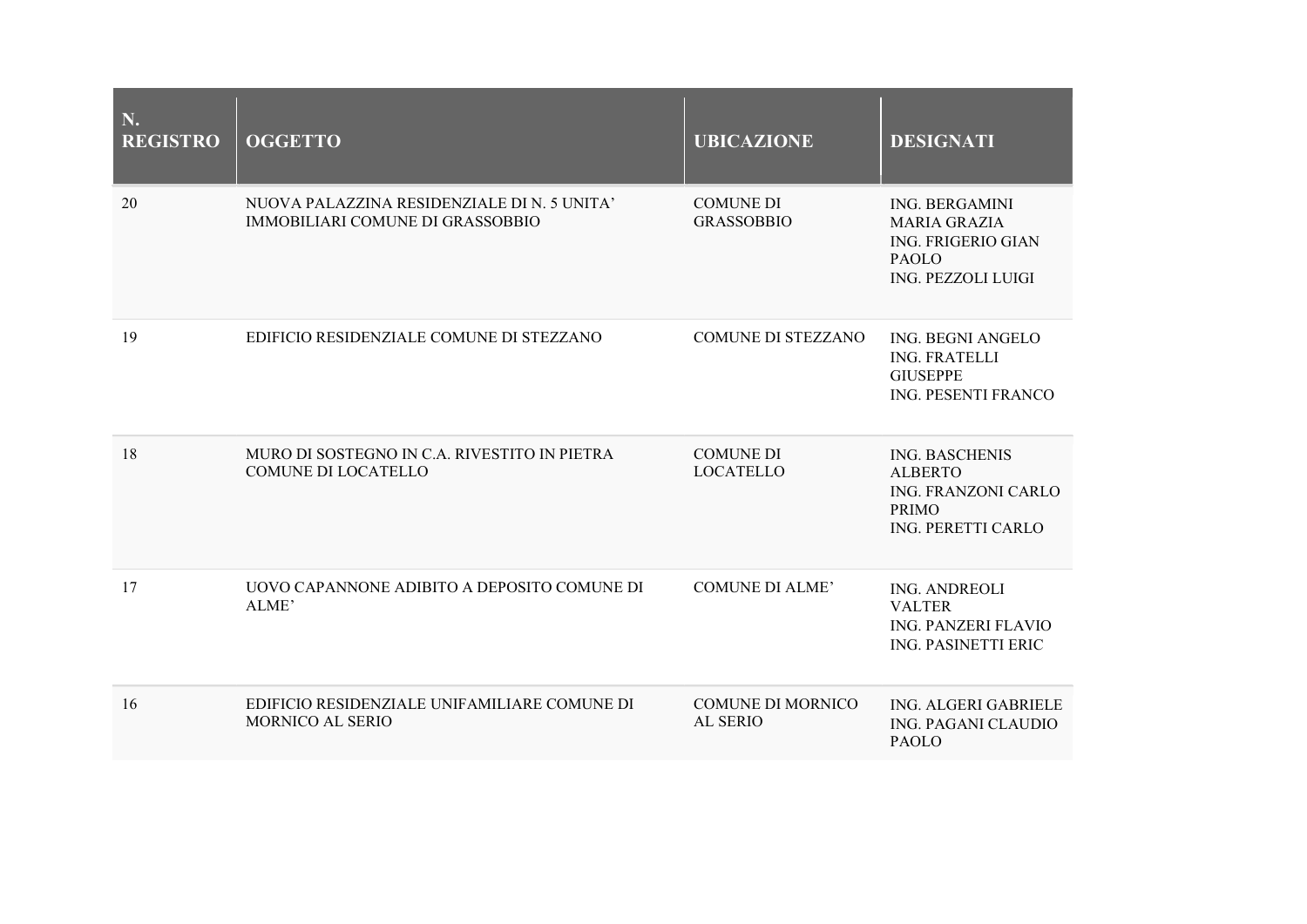| N.<br><b>REGISTRO</b> | <b>OGGETTO</b>                                                                    | <b>UBICAZIONE</b>                       | <b>DESIGNATI</b>                                                                                        |
|-----------------------|-----------------------------------------------------------------------------------|-----------------------------------------|---------------------------------------------------------------------------------------------------------|
|                       |                                                                                   |                                         | <b>ING. PANZERI PAOLO</b><br><b>FRANCESCO</b>                                                           |
| 15                    | PALAZZINA PLURIFAMILIARE COMUNE DI SERIATE                                        | <b>COMUNE DI SERIATE</b>                | <b>ING. AGAZZI</b><br><b>GIANMARIO</b><br>ING. OGGIONNI CARLO<br><b>ING. ZAMBELLI</b><br><b>AUGUSTO</b> |
| 14                    | EDIFICIO RESIDENZIALE BIFAMILIARE COMUNE DI<br><b>BOLGARE</b>                     | <b>COMUNE DI BOLGARE</b>                | ING. ABONDIO<br><b>ALBERTO</b><br><b>ING. NOZZA DARIO</b><br><b>ING. VISINONI</b><br><b>GIULIANO</b>    |
| 13                    | NUOVO EDIFICIO RESIDENZIALE DI N. 4 APPARTAMENTI<br><b>COMUNE DI BONATE SOPRA</b> | <b>COMUNE DI BONATE</b><br><b>SOPRA</b> | <b>ING. FRANCHETTI</b><br>NUNZIO ANGELO<br><b>ING. NODARI</b><br><b>GIANCARLO</b><br>ING. VERDINA MARCO |
| 12                    | RISTRUTTURAZIONE FABBRICATO COMUNE DI URGNANO COMUNE DI URGNANO                   |                                         | <b>ING. FINAZZI</b><br><b>FRANCESCO</b><br>ING. NALDINI BRUNO<br>ING. VALLE GIOVANNI                    |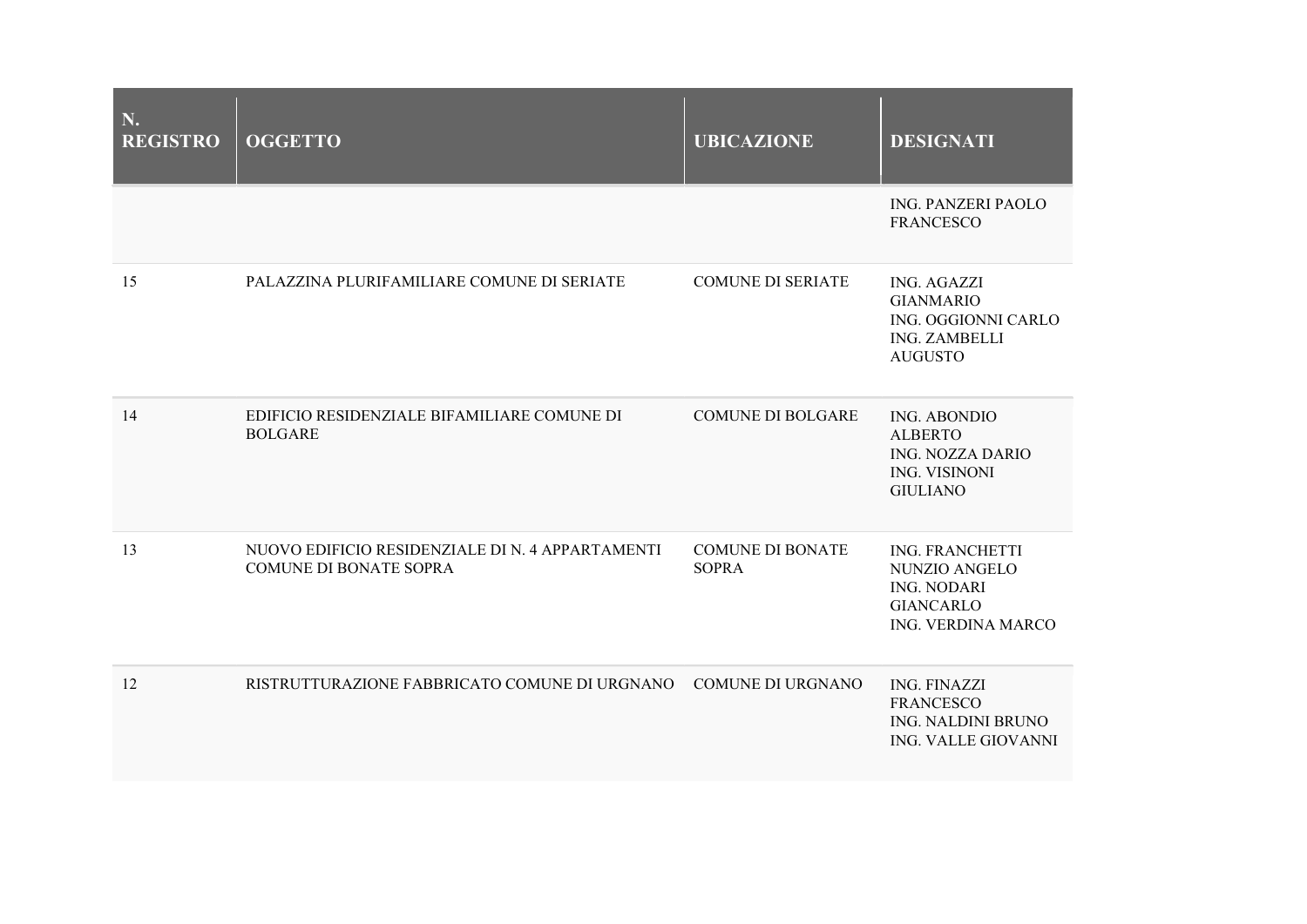| N.<br><b>REGISTRO</b> | <b>OGGETTO</b>                                                             | <b>UBICAZIONE</b>                          | <b>DESIGNATI</b>                                                                                                    |
|-----------------------|----------------------------------------------------------------------------|--------------------------------------------|---------------------------------------------------------------------------------------------------------------------|
| 11                    | REALIZZAZIONE NUOVO INSEDIAMENTO PRODUTTIVO<br><b>COMUNE DI GRASSOBBIO</b> | <b>COMUNE DI</b><br><b>GRASSOBBIO</b>      | ING. FILETTI<br><b>MAURIZIO</b><br><b>ING. MOLTENI</b><br><b>LUCIANO</b><br><b>ING. VALICENTI</b><br><b>SAVERIO</b> |
| 10                    | REALIZZAZIONE NUOVO FABBRICATO RESIDENZIALE<br>COMUNE DI BERZO SAN FERMO   | <b>COMUNE DI BERZO SAN</b><br><b>FERMO</b> | <b>ING. FERRARIO</b><br><b>GIANFRANCO</b><br><b>ING. MYALLONNIER</b><br><b>SERGIO</b><br><b>ING. TOMASONI LUIGI</b> |
| 9                     | NUOVO EDIFICIO RESIDENZIALE COMUNE DI STEZZANO                             | <b>COMUNE DI STEZZANO</b>                  | <b>ING. FALCHETTI</b><br>PIERLUCIANO<br><b>ING. MYALLONNIER</b><br><b>MARIO</b><br>ING. TESTA ROBERTO               |
| 8                     | EDIFICIO DI CIVILE ABITAZIONE COMUNE DI SORISOLE                           | <b>COMUNE DI SORISOLE</b>                  | <b>ING. FACCHINETTI</b><br><b>EVELINO</b><br><b>ING. MOTTERLINI</b><br>ENRICO GIOVANNI<br><b>ING. TESTA ANDREA</b>  |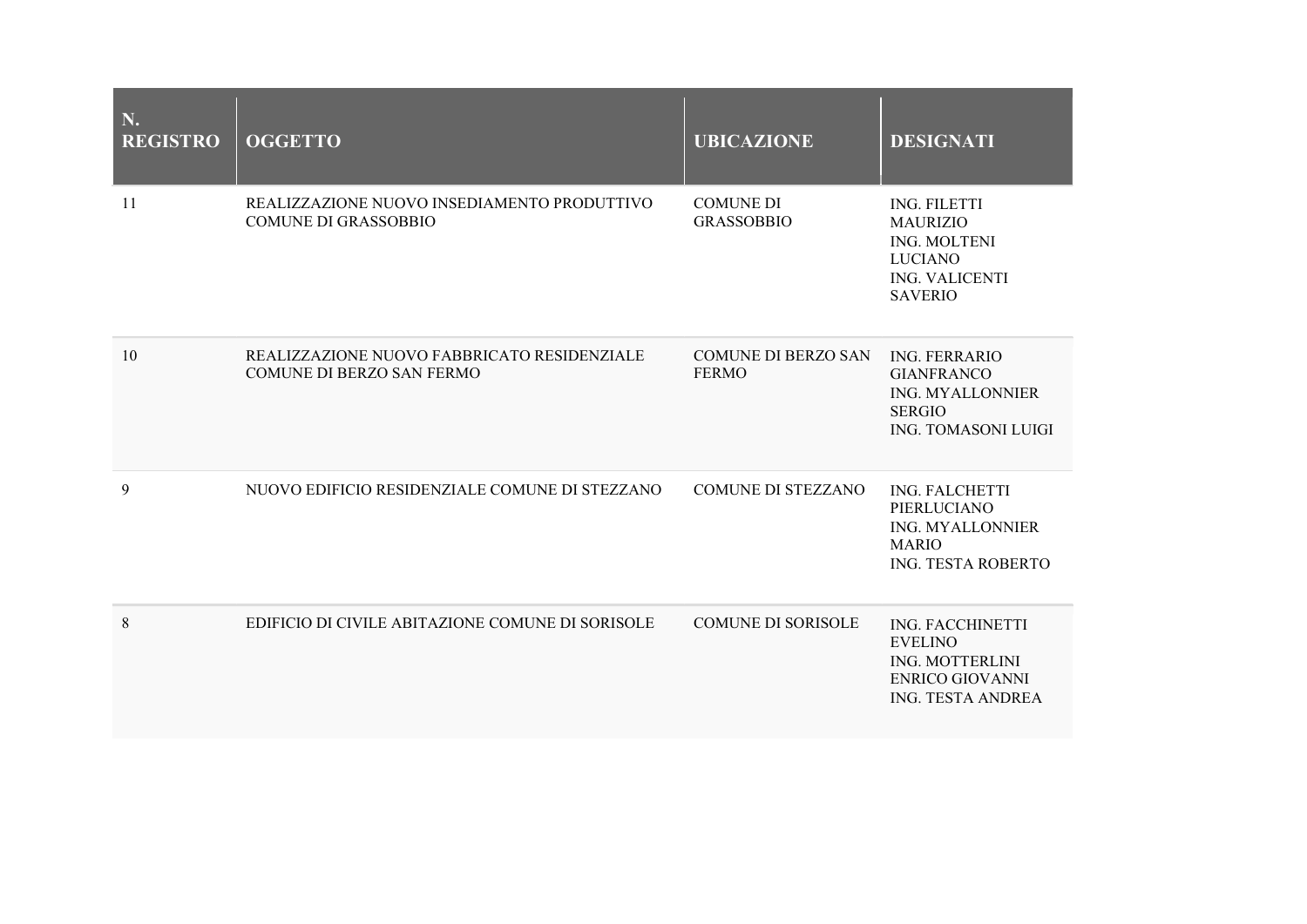| N.<br><b>REGISTRO</b> | <b>OGGETTO</b>                                                                                                  | <b>UBICAZIONE</b>                          | <b>DESIGNATI</b>                                                                                                        |
|-----------------------|-----------------------------------------------------------------------------------------------------------------|--------------------------------------------|-------------------------------------------------------------------------------------------------------------------------|
| 7                     | COSTRUZIONE NUOVO EDIFICIO RESIDENZIALE CON BOX<br>E CANTINE A PIANO SEMINTERRATO COMUNE DI<br><b>TREVIGLIO</b> | <b>COMUNE DI TREVIGLIO</b>                 | <b>ING. ELITROPI</b><br><b>ALESSANDRO</b><br><b>ING. MORA STEFANO</b><br><b>ING. TELINI FABIO</b>                       |
| 6                     | EDIFICIO RESIDENZIALE/ARTIGIANALE COMUNE DI<br>ALBINO FRAZ. COMENDUNO                                           | <b>COMUNE DI ALBINO</b><br>FRAZ. COMENDUNO | <b>ING. DODESINI FABIO</b><br><b>ING. MORA LUCA</b><br><b>ING. TEBALDI</b><br><b>GIUSEPPE PIETRO</b>                    |
| 5                     | TIPICA CASCINA LOMBARDA COMUNE DI ROMANO DI<br><b>LOMBARDIA</b>                                                 | <b>COMUNE DI ROMANO</b><br>DI LOMBARDIA    | ING. DALEFFE<br><b>GIANCARLO</b><br><b>ING. MOIOLI</b><br><b>SEBASTIANO</b><br><b>ING. TAGLIAFERRI</b><br><b>SERGIO</b> |
| 4                     | EDIFICIO RESIDENZIALE BIFAMILIARE COMUNE DI<br><b>BONATE SOPRA</b>                                              | <b>COMUNE DI BONATE</b><br><b>SOPRA</b>    | <b>ING. CONTI ANTONIO</b><br><b>ING. MARINARO</b><br><b>ALESSANDRO</b><br><b>ING. TACCHINARDI</b><br>ANGELO             |
| 3                     | EDIFICIO INDUSTRIALE COMUNE DI MAPELLO                                                                          | <b>COMUNE DI MAPELLO</b>                   | ING. CONTESSI DARIO<br><b>VALTER</b><br><b>ING. MARCONI</b><br><b>ROBERTO</b>                                           |